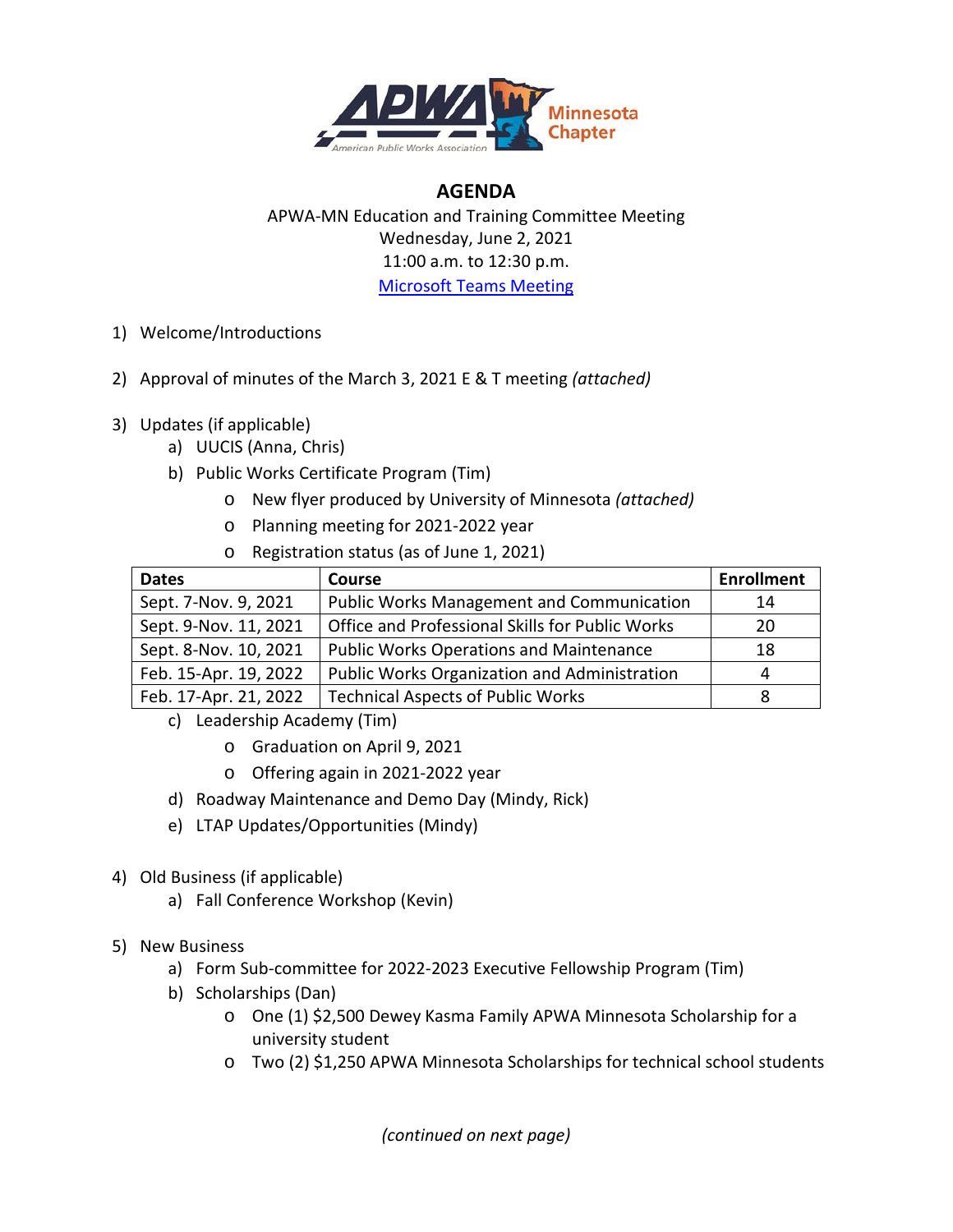- 6) Next Meeting Thursday, September 16, 2021 (Remote and Eagan City Hall, 3830 Pilot Knob Rd, Eagan)
- 7) Adjourn 12:30 p.m.

## **Future Events:**

August 29–September 1, 2021 (PWX 2021 St. Louis, MO) November 17-November 19, 2021 (APWA-MN Fall Workshop and Conference)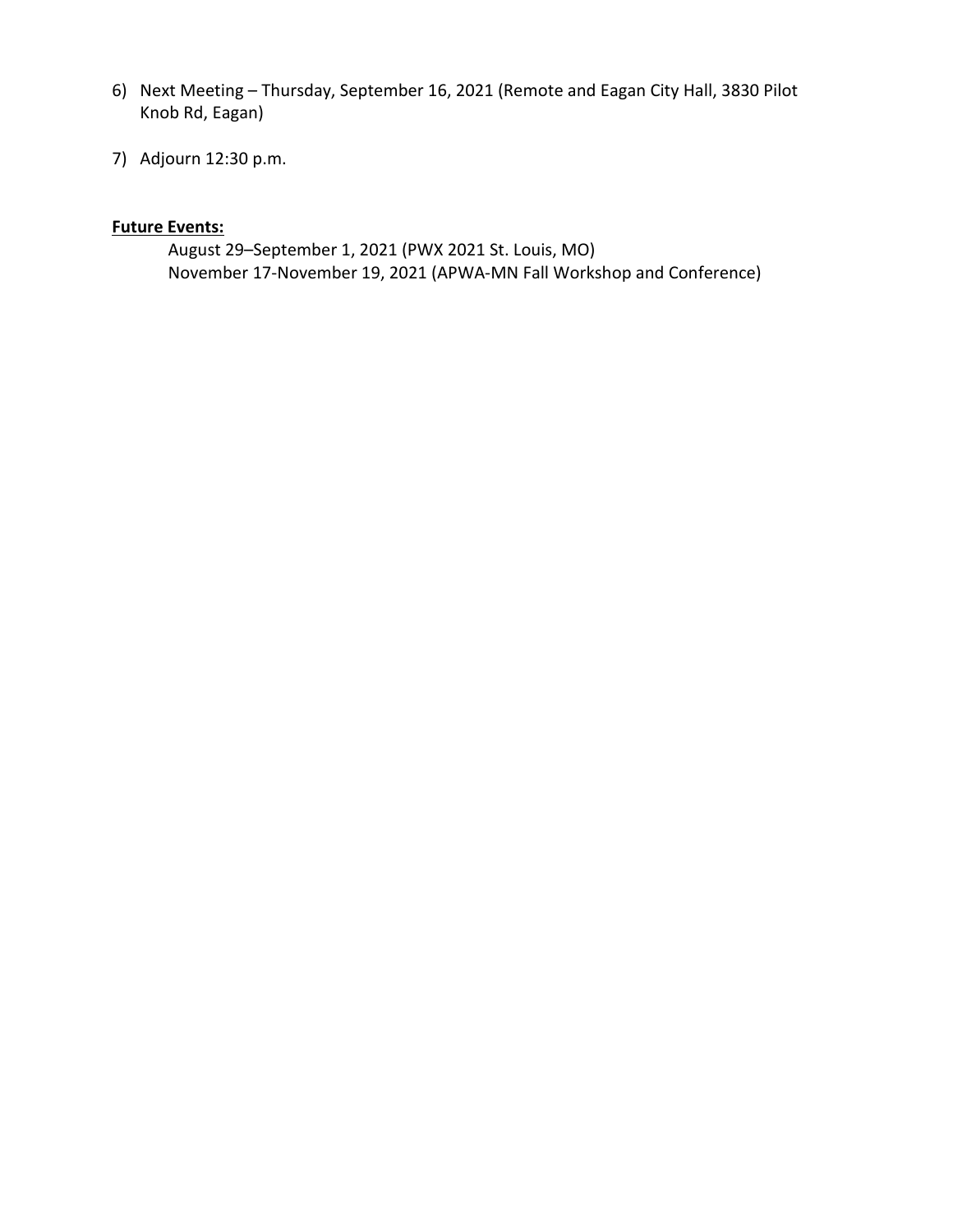

### **Meeting Minutes**

APWA-MN Education and Training Committee Meeting Wednesday, March 3, 2021 11:00 a.m. to 12:30 p.m. Microsoft Teams Meeting

- 1) Welcome/Introductions
- 2) Committee Attendees: Andy Brotzler, Anna Breland, Chris McKenzie, Dale Reed, Deb Williams, Helen Weber, Mary Hurliman, Jeff Radick, Zachery Johnson, Kevin Schlangen, Lauren Letsche, Mindy Carlson, Rena Weis, Richard Shomion, Steve Love, Steven Groen, Sue Polka, Tim Plath, Wally Wysopal, Katherine Stanley
- 3) Approval of the minutes for the February 3, 2021 Education & Training Committee meeting MOTION: Motion made by Richard Shomion, seconded by Chris McKenzie, approving the minutes of February 3, 2021 Education & Training Committee meeting. Motion carried.

## 4) Updates (if applicable)

- a) UUCIS (Anna, Steve, Chris)
	- o Subcommittee meeting next week Tuesday March 9th. School session 6 is next Friday and the 7-8 sessions will be held in April & May.
	- o Steven Groen will be stepping down from his position at the end of the school year. Thank you for your service.
- b) Public Works Certificate Program (Tim, Chris)
	- o Instructor Vacancies and Recommendations
		- **Four letters of interest were received for the two instructor vacancies**
		- Monica Heil, Chris McKenzie, Brian Bachmeier, Dave Hutton and Tim Plath interviewed all four candidates
		- Recommendations of the interview panel:
			- 1. Beverly Farraher, Public Works Operations Manager with the City of St. Paul, is recommended to be the next Public Works Operations and Maintenance course instructor.
			- 2. Chad Millner, Director of Engineering with the City of Edina, is recommended to be the next Office & Professional Skills course instructor.
	- o MOTION: Motion made by Mindy Carlson, seconded by Steven Groen, approving the recommendation of the two new instructors as listed above. Motion carried.
- c) Leadership Academy (Tim)
	- o There were 13 students that signed up this year and will graduate in April. Tim will be attending the graduation in April.
- d) Roadway Maintenance and Demo Day (Mindy, Rick)
	- o Email announcement went out last week. It will be virtual this year. Topics that will be covered include excavating and trenching safety, chainsaw safety and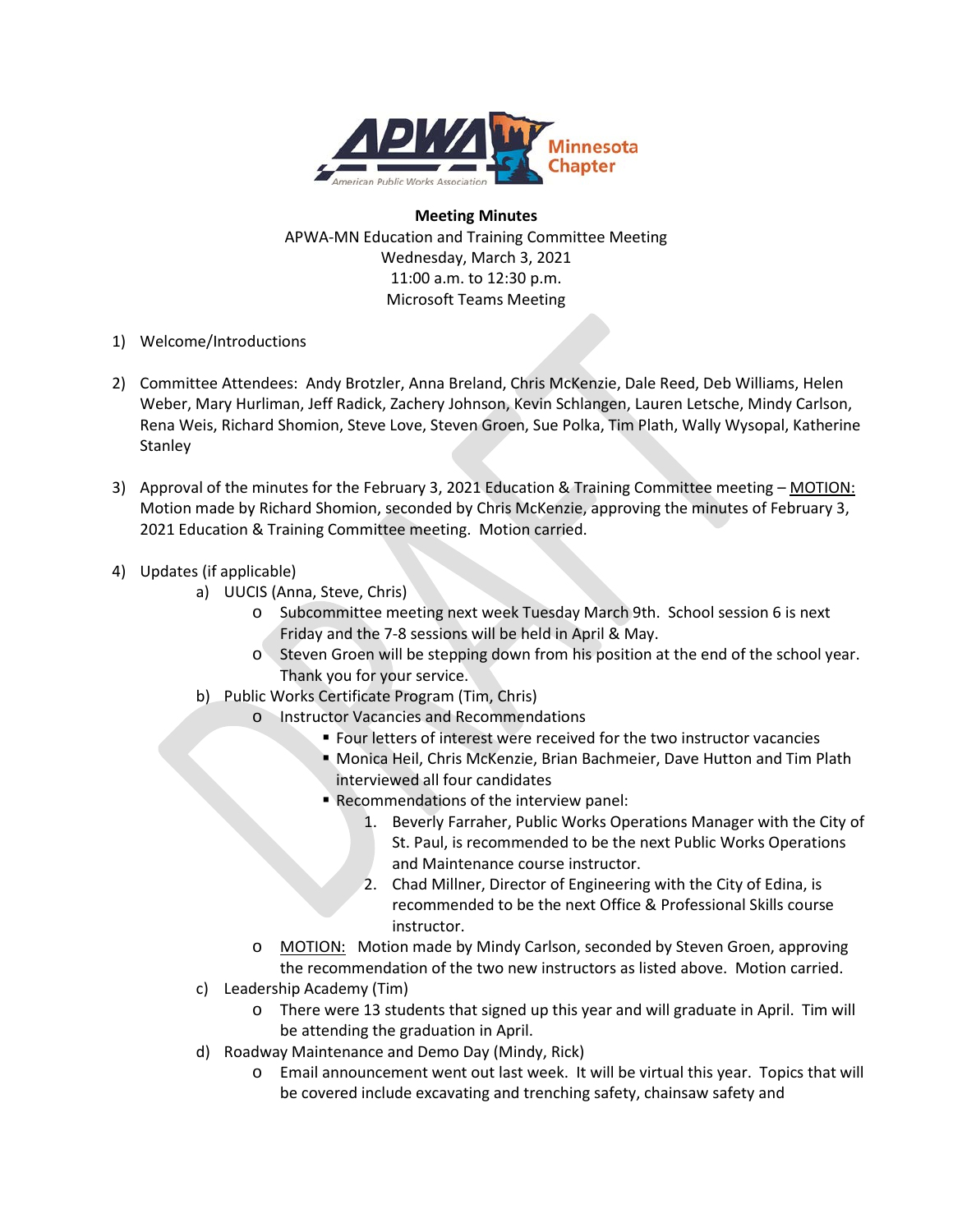maintenance, the use of drones and cargo securement. The sign up for excavating and trench safety is limited so sign up early. They have already had to add a second session of the excavating and trenching safety course due to interest levels.

- e) LTAP Updates/Opportunities (Mindy & Rick)
	- o On March 17-18 ATSSA is offering a mini session: Intro and "how to conference" history, compliant sign supports, how to add work-zone TTC and safety standard violations and pavement markings. This is a free event and no registration is required. Links are available on the LTAP website.
- f) Fall Expo (Rick)
	- o October 6-7 in St. Cloud at the Public Works Facility. There will be 70 indoor vendors and numerous outdoor vendors. The Fall Expo will also be holding an outdoor plowing roadeo and excavation roadeo along with many educational sessions.

## 5) New Business

- a. Future Hamline University Offerings (Wally/Tim)
	- i. 2021-2022 Course(s) Offerings Leadership Academy
	- ii. 2022-2023 Course(s) Offerings Leadership Academy (tentative depending on interest) & Public Works Executive Fellowship (beginning September of 2022)
	- iii. MOTION: Motion made by Mary Hurliman, seconded by Dale Reed, approving the recommendation for course offerings for 2021-2022 and 2022-2023 as listed above. Motion carried.
- b. Subcommittee for the Public Works Executive Fellowship
	- i. There will be a subcommittee created to review the curriculum for the fellowship, interested committee members should reach out to Tim or Chris.

## 6) Old Business (if applicable)

- a) Scholarships (Dan)
	- o The announcement for the 2021 scholarship was posted. Applications due May 28 at 4:30pm. Dan will go over applicants at the June meeting.
- b) Fall Conference Workshop (Kevin)
	- o Still moving forward with the planning of the workshop. Nationals has a packet put together. They are offering as a virtual event with a limit of 200.
- 7) Next Meeting June 2, 2021
- 8) Adjourn MOTION: Motion made by Richard Shomion, seconded by Steven Groen, adjourning the March 3, 2021 APWA-MN Education and Training Committee Meeting at 11:50 a.m. Motion carried.

## **Future Events:**

May 12-May 14, 2021 (APWA-MN Spring Conference-virtual) August 29-Spetember 1, 2021 (PWX 2021 St. Louis, MO) November 17-November 19, 2021 (APWA-MN Fall Workshop and Conference)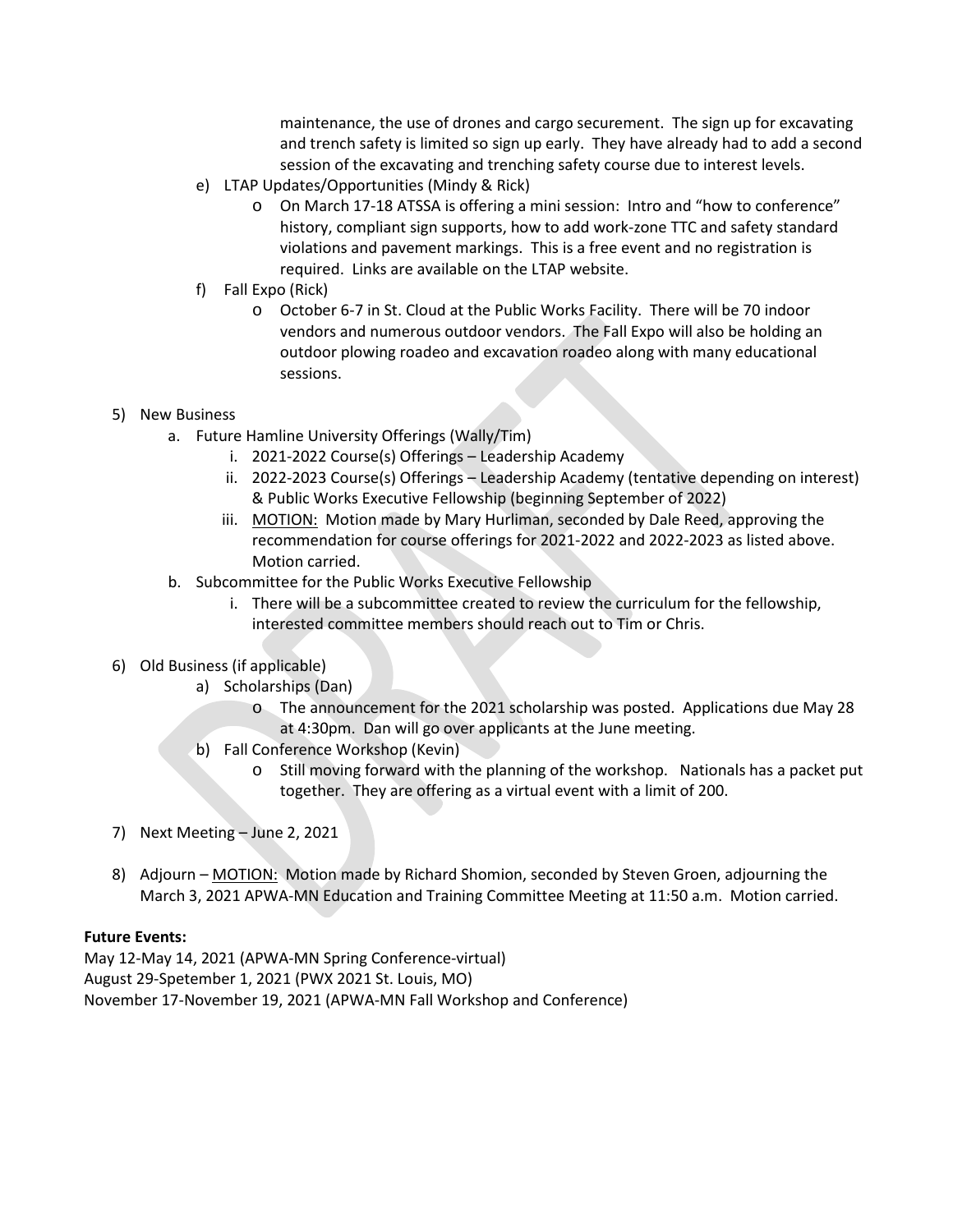

The U of M Public Works Certificate is offered in collaboration with the Minnesota Chapter of APWA (APWA-MN). Those who finish all five courses will be awarded a certificate of completion from the APWA.

The APWA-MN currently includes over 1,000 public works professionals throughout the state of Minnesota. Members represent both the public and private industry and all work together to advance the public works profession. The chapter's mission is to advance the theory and practice of the design, construction, maintenance, administration, and operation of public works facilities and services.



*© 2021 Regents of the University of Minnesota. All rights reserved. The University of Minnesota is an equal opportunity educator and employer.* 

*This publication/material is available in alternative formats upon request. Direct requests to CCAPS Information Center 612-624-4000. 25\_PDP\_PW\_SalesSheet\_2021*



**ccaps.umn.edu/pwc**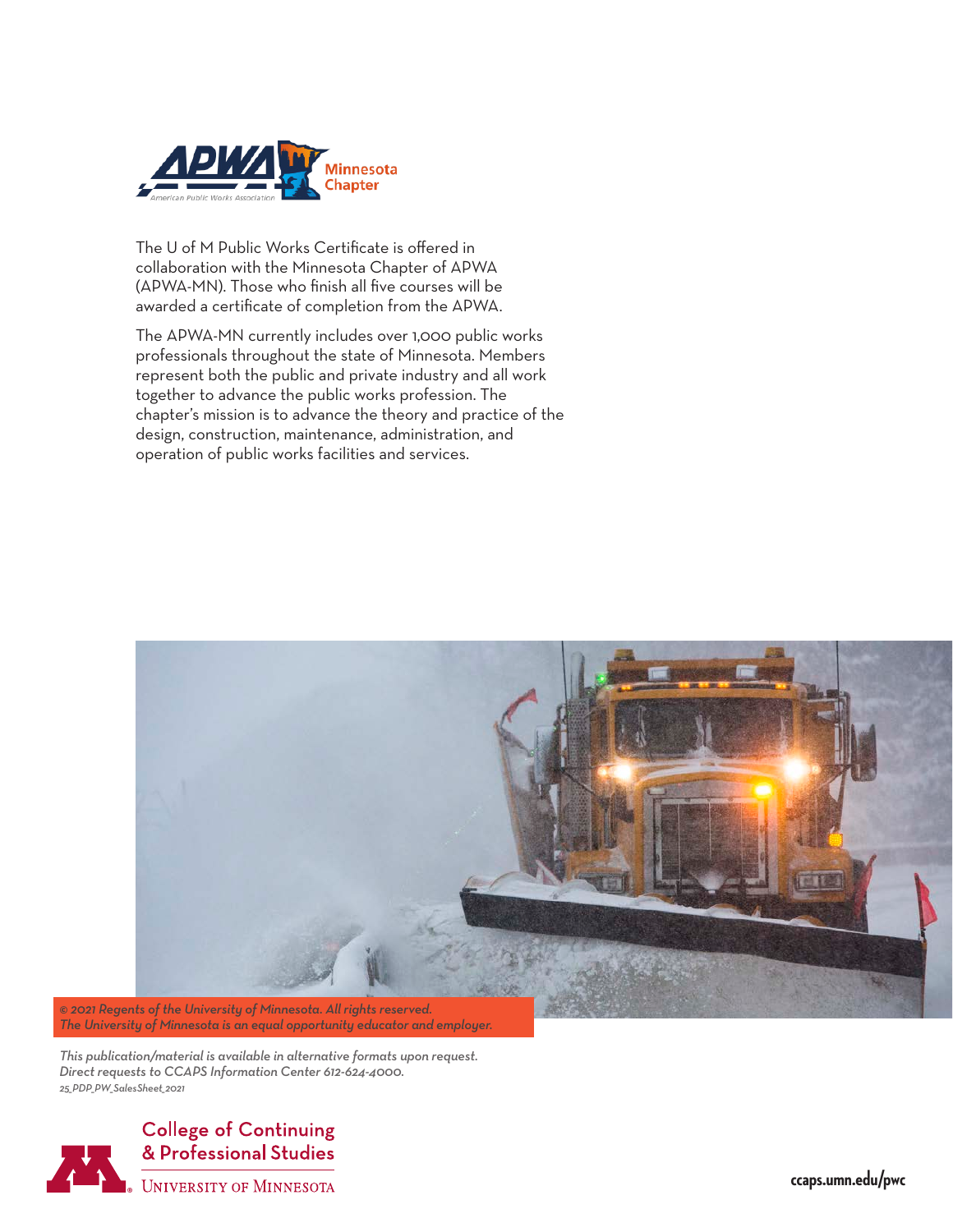# Public Works **CERTIFICATE**

The Public Works Certificate program prepares frontline employees for leadership positions in the public works field. With a focus on the management of local organizations and operations, this program is ideal for new supervisors, managers, and public works employees preparing for advancement. Those who finish all five courses will be awarded a certificate of completion from the APWA Minnesota Chapter.

| <b>Required Courses: Five</b> |                                                                   |
|-------------------------------|-------------------------------------------------------------------|
| <b>Credits:</b>               | 15.0 CEU <sub>s</sub>                                             |
|                               | Each course is 30 hours, meets 10 times,<br>and provides 3.0 CEUs |
| $\mathsf{Cost}\text{:}$       | \$680 per course   \$3,400 for all five courses                   |

# **Public Works Courses**

150 contact hours 30 hours = 3.0 CEUs

## Required Courses (150 contact hours)

Public Works Management and Communication (30 hours) – \$680 September 7–November 9, 2021

Public Works Operations and Maintenance (30 hours) – \$680 September 8–November 10, 2021

Office and Professional Skills for Public Works (30 hours) – \$680 September 9–November 11, 2021

Public Works Organization and Administration (30 hours) – \$680 February 15–April 19, 2022

Technical Aspects of Public Works (30 hours) – \$680 February 17–April 21, 2022







# **The Public Works Certificate program will deepen your knowledge of:**

- the organization and functions of public works and roles within the field.
- the technical functions undertaken by public works professionals, with emphasis on roadway design, construction, and maintenance.
- advanced concepts in public works operations and maintenance.
- how to effectively create and deliver workplace and technical documents.

**612-624-4000 ccaps.umn.edu/pwc ccapsinfo@umn.edu**

#### **Follow us on social media:**



@University of Minnesota Professional Development



@umncpe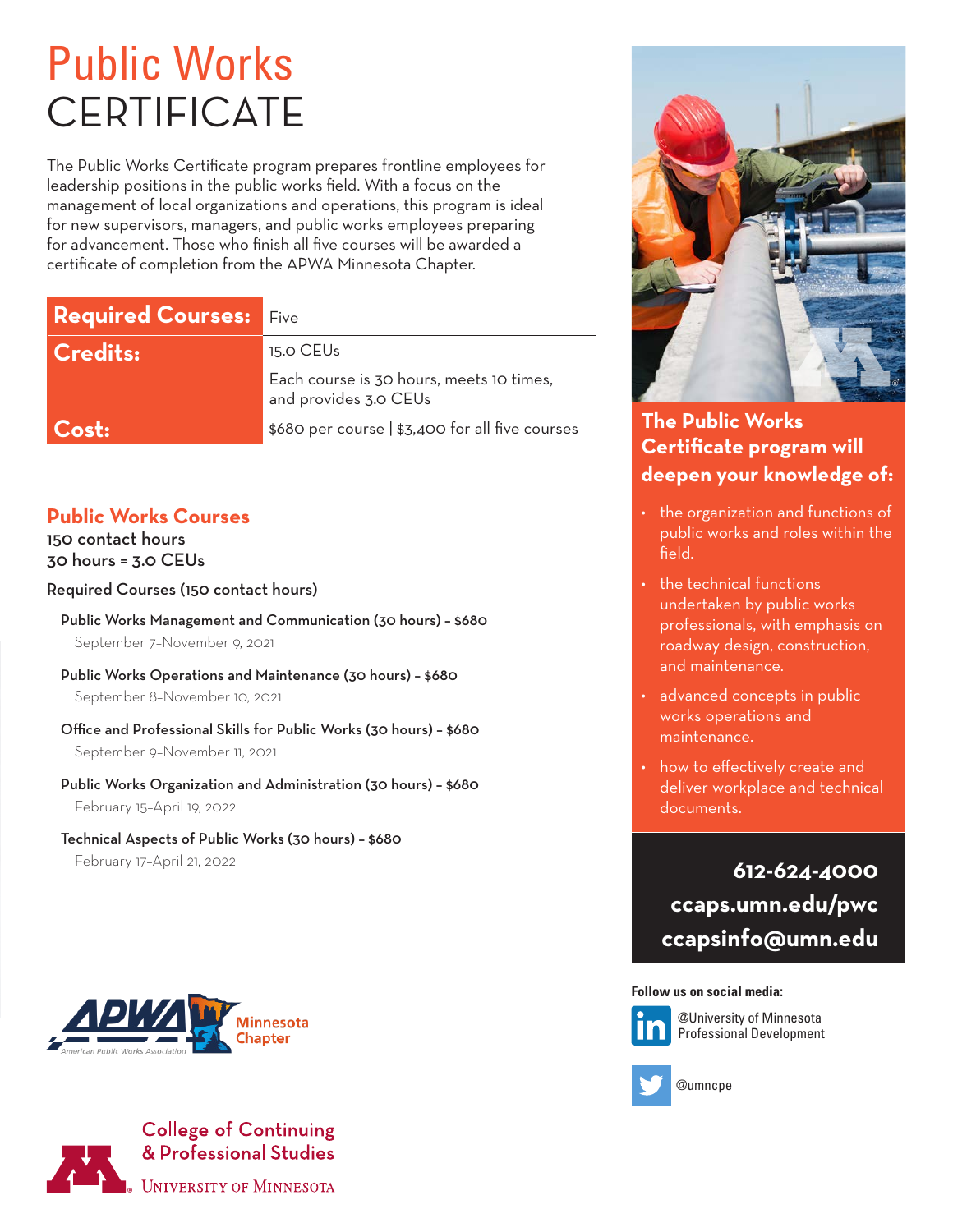# **Course Information**



Instructor: Dave Hutton Senior Project Manager, SEH, Inc.



Instructor: Chad Millner Construction Inspector



Instructor: Beverly A.B. Farraher Public Works Operations Manager, City of Saint Paul



**College of Continuing** & Professional Studies

**UNIVERSITY OF MINNESOTA** 

# **Public Works Management and Communication** 30 hours (3.0 CEUs) - \$680

This course focuses on all aspects of management and communication expected of a public works leadership position, as well as the supervisor's role in managing internal relationships within government systems. Topics include public relations, such as how to conduct a public meeting to get citizen buy-in; handling complaints; written communication; interacting with media professionals; techniques for screening, interviewing, and hiring new employees; and leveraging social media.

# **Office and Professional Skills for Public Works** 30 hours (3.0 CEUs) - \$680

In this course we'll introduce the administrative skills frequently used by public works professionals, such as basic writing principles, planning, organizing, and preparing and delivering effective technical communication within and outside the organization. Specific examples of communication tools include field construction reports, interoffice memorandums, document summaries, and verbal presentations. We'll also introduce students to basic office applications that will be used in the preparation of documents used by public works professionals.

# **Public Works Operations and Maintenance** 30 hours (3.0 CEUs) - \$680

Public works operations are a critical provider of services—such as water, sewer, and streets—that affect the health, safety, enjoyment, and prosperity of our residents. This course identifies the equipment and personnel needed to carry out these functions effectively and efficiently. Discussions will include considerations relating to rehabilitation versus reconstruction of infrastructure, renting versus purchasing of equipment, and contracting versus in-house use of personnel to provide services.

**ccaps.umn.edu/pwc**